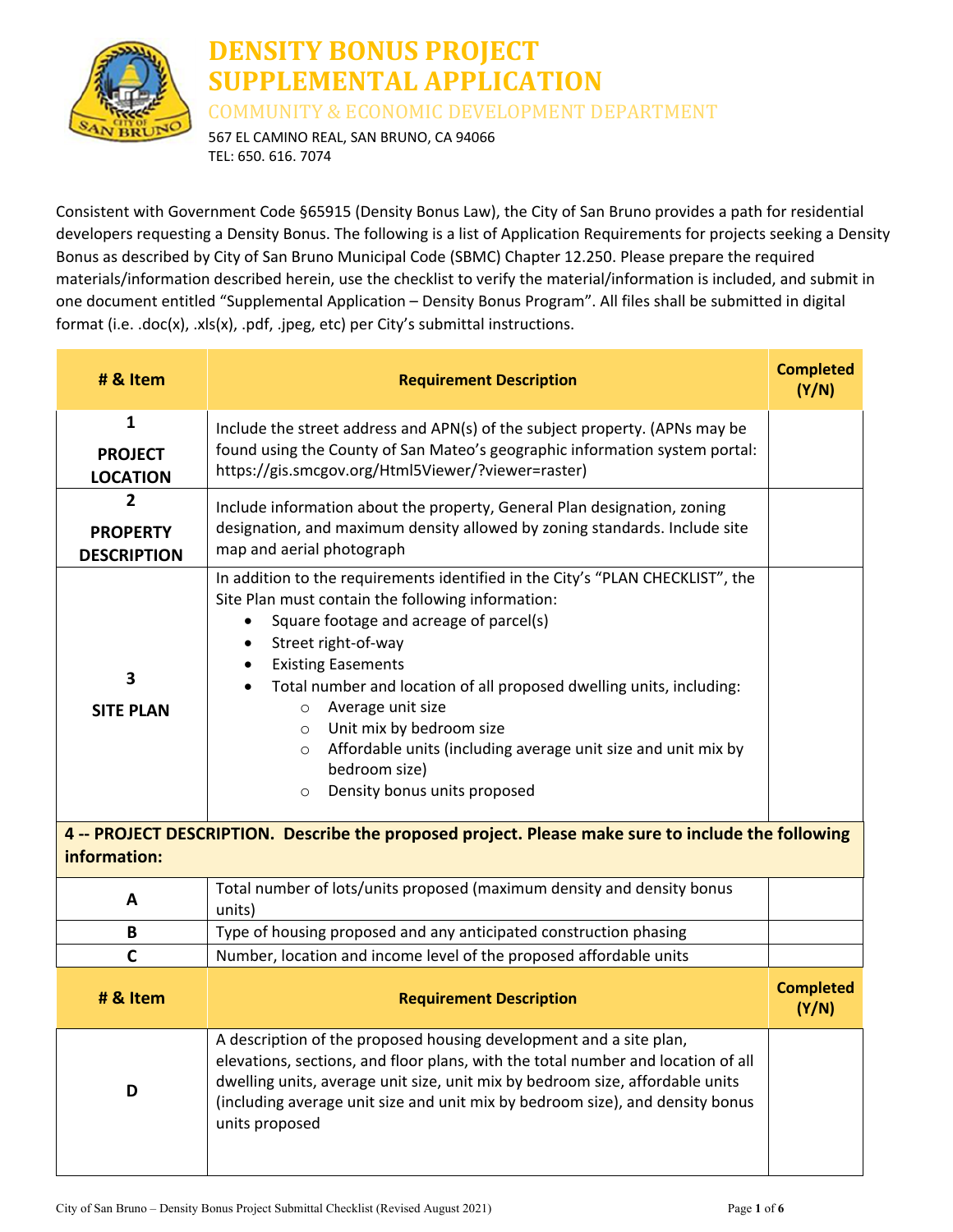| <b>5 -- DENSITY BONUS REQUEST</b>                             |                                                                                                                                                                                                                                                                                                                                                                                                                                                                                                                                                                                                                                                                     |                           |
|---------------------------------------------------------------|---------------------------------------------------------------------------------------------------------------------------------------------------------------------------------------------------------------------------------------------------------------------------------------------------------------------------------------------------------------------------------------------------------------------------------------------------------------------------------------------------------------------------------------------------------------------------------------------------------------------------------------------------------------------|---------------------------|
| $\mathbf{A}$<br><b>Density Bonus</b><br><b>Request</b>        | Requested Density Bonus that shall include the following information:                                                                                                                                                                                                                                                                                                                                                                                                                                                                                                                                                                                               |                           |
| A1                                                            | The zoning and general plan land use designations, maximum allowable gross<br>residential density, assessor's parcel number(s) of the project site, and a<br>description of any density bonus, incentive, waiver, or parking reduction<br>requested                                                                                                                                                                                                                                                                                                                                                                                                                 |                           |
| A2                                                            | Summary table showing the maximum number of dwelling units permitted by<br>the zoning and general plan excluding any density bonus units, proposed<br>affordable units by income level, proposed bonus percentage, number of<br>density bonus units proposed, total number of dwelling units proposed on the<br>site, and resulting density in units per acre. The applicant must demonstrate<br>that the proposed units will satisfy the requirements of Government Code<br>Section 65915(b) and identify whether the applicant is requesting a bonus<br>under subparagraph (A), (B), (C) (D), (E), (F), or (G) of Government Code<br>Section 65915(b)(1)          |                           |
| A3                                                            | Proposed rents and sale prices demonstrating that any proposed lower and<br>moderate-income units will satisfy the requirements of Government Code<br>Section 65915(c) for the selected category under Section 65915(b)(1)                                                                                                                                                                                                                                                                                                                                                                                                                                          |                           |
| # & Item                                                      | <b>Requirement Description</b>                                                                                                                                                                                                                                                                                                                                                                                                                                                                                                                                                                                                                                      | <b>Completed</b><br>(Y/N) |
| A4                                                            | Documentation demonstrating that the project is meeting the replacement<br>housing requirements of Government Code Section 65915(c)(3), including<br>submittal of the following information:                                                                                                                                                                                                                                                                                                                                                                                                                                                                        |                           |
| A4i                                                           | A description of all dwelling units existing or demolished on the site, by<br>bedroom size, in the five-year period preceding the date of submittal of the<br>application and identification of any units rented in the five-year period. If<br>dwelling units on the site are currently rented, income and household size of<br>all residents of currently occupied units, if known. If any dwelling units on the<br>site were rented in the five-year period but are not currently rented or were<br>demolished, the income and household size of residents occupying dwelling<br>units when the site contained the maximum number of dwelling units, if<br>known |                           |
| A4ii                                                          | Description of any recorded covenant, ordinance, or law applicable to the site<br>that restricted rents to levels affordable to very low- or lower-income<br>households in the five-year period preceding the date of submittal of the<br>application                                                                                                                                                                                                                                                                                                                                                                                                               |                           |
| A4iii                                                         | Description of any dwelling units on the site subject to rent or price control<br>through a federal, state, local, or other public entity's exercise of the police<br>power local in the five-year period preceding the date of submittal                                                                                                                                                                                                                                                                                                                                                                                                                           |                           |
| <b>A5</b>                                                     | If a density bonus is requested for a land donation, the location of the land to<br>be dedicated, proof of site control, and reasonable documentation that each<br>of the requirements included in Government Code Section 65915(g) can be<br>met                                                                                                                                                                                                                                                                                                                                                                                                                   |                           |
| $\, {\bf B}$<br><b>Requested</b><br>Incentive(s) <sup>i</sup> | Incentives include "incentives and concessions" as defined in State Density<br>Bonus Law. In the event an application proposes incentives for a housing<br>development pursuant to State Density Bonus Law, the density bonus report<br>shall list each incentive requested and include the following minimum<br>information for each incentive (additionally the incentive shall be shown on a<br>site plan, if appropriate):                                                                                                                                                                                                                                      |                           |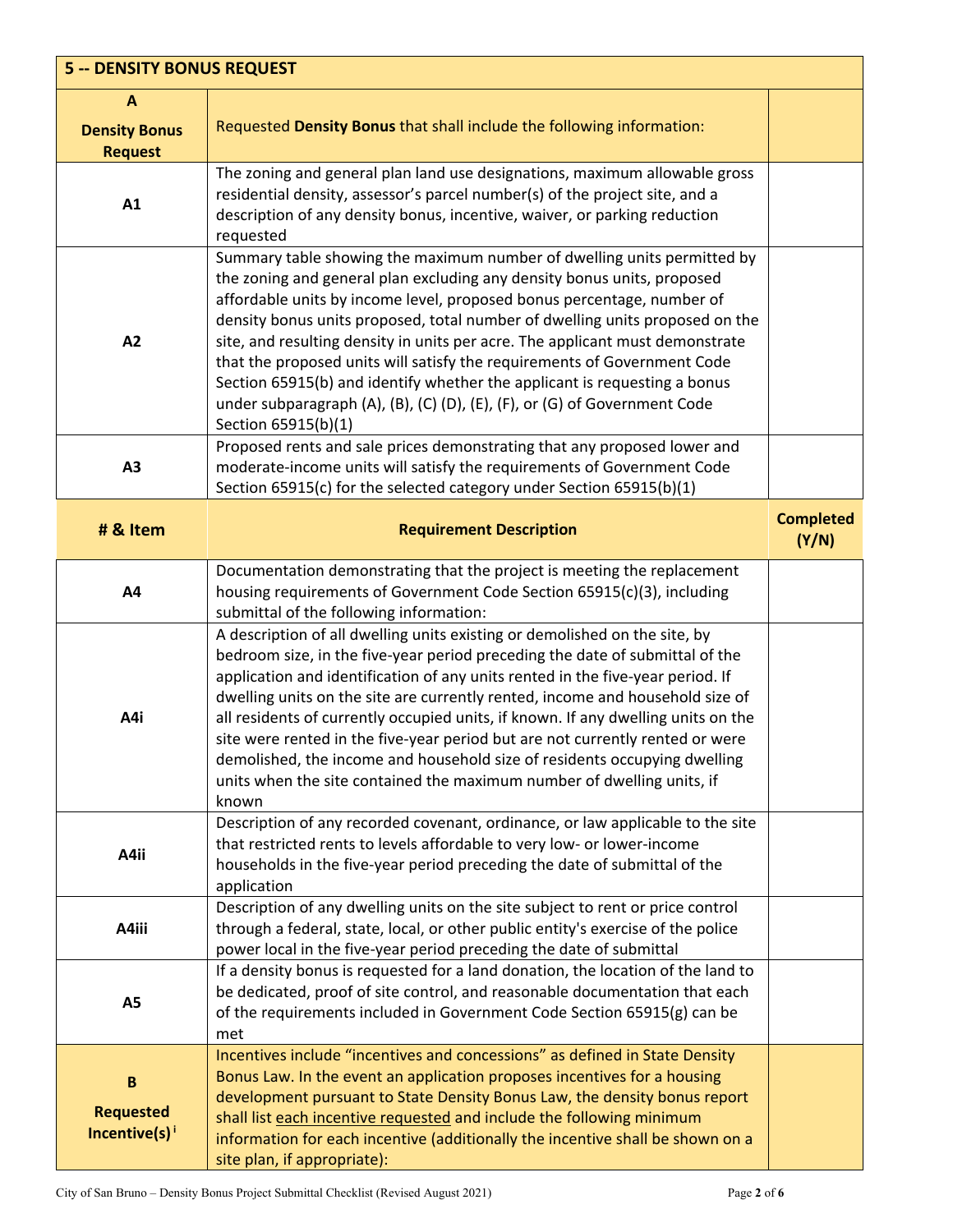| <b>B1</b>                                       | Identify why the incentive requested is required to provide for affordable<br>housing costs, or for rents to targeted units to be set as provided under State<br>Law                                                                                                                                                                                                                                                                                                                                                                                                                                                                                                                                                                                                                                                                                                                                                                                                                              |                           |
|-------------------------------------------------|---------------------------------------------------------------------------------------------------------------------------------------------------------------------------------------------------------------------------------------------------------------------------------------------------------------------------------------------------------------------------------------------------------------------------------------------------------------------------------------------------------------------------------------------------------------------------------------------------------------------------------------------------------------------------------------------------------------------------------------------------------------------------------------------------------------------------------------------------------------------------------------------------------------------------------------------------------------------------------------------------|---------------------------|
| <b>B2</b>                                       | A table showing City's usual development standard and the requested<br>development standard or other regulatory incentive, and the applicant's<br>eligibility under Government Code Section 65915(d) for the number of<br>incentives or concessions requested                                                                                                                                                                                                                                                                                                                                                                                                                                                                                                                                                                                                                                                                                                                                     |                           |
| # & Item                                        | <b>Requirement Description</b>                                                                                                                                                                                                                                                                                                                                                                                                                                                                                                                                                                                                                                                                                                                                                                                                                                                                                                                                                                    | <b>Completed</b><br>(Y/N) |
| <b>B3</b>                                       | Except where mixed-use zoning is proposed as an incentive, reasonable<br>documentation to show that any requested incentive will result in identifiable<br>and actual cost reductions to provide for affordable housing costs or rents,<br>including submittal of a financial analysis or report showing that the<br>requested incentive will result in actual cost reductions to provide for<br>affordable housing costs or rents. However, no further documentation is<br>required for the following incentives, if consistent with applicable design<br>guidelines:<br>Reduced setbacks or buffers;<br>Increased maximum lot coverage; and<br>$\bullet$<br>Location of land proposed for land donation within one-half mile of<br>$\bullet$<br>the project, so long as the applicant demonstrates to the City's<br>satisfaction that building the requisite number of affordable units on-<br>site is infeasible and there is an identified source of funding for the<br>very low-income units |                           |
| <b>B4</b>                                       | If approval of mixed-use zoning is proposed, reasonable documentation that<br>nonresidential land uses will reduce the cost of the housing development,<br>that the nonresidential land uses are compatible with the housing<br>development and the existing or planned development in the area where the<br>proposed housing development will be located, and that mixed use zoning<br>will provide for affordable housing costs or rents                                                                                                                                                                                                                                                                                                                                                                                                                                                                                                                                                        |                           |
| $\mathbf c$<br><b>Requested</b><br>Waiver(s) ii | In the event an application proposes waivers of development standards for a<br>housing development pursuant to State Density Bonus Law, the density bonus<br>report shall list each waiver requested and include the following minimum<br>information for each waiver:                                                                                                                                                                                                                                                                                                                                                                                                                                                                                                                                                                                                                                                                                                                            |                           |
| C1                                              | Identify why the waiver from a required development standard is necessary in<br>order for the development to be physically feasible                                                                                                                                                                                                                                                                                                                                                                                                                                                                                                                                                                                                                                                                                                                                                                                                                                                               |                           |
| C <sub>2</sub>                                  | A table showing the City's required development standards and the requested<br>development standards and show on the required site plans and elevations<br>for all locations where a waiver is requested                                                                                                                                                                                                                                                                                                                                                                                                                                                                                                                                                                                                                                                                                                                                                                                          |                           |
| C <sub>3</sub>                                  | Base Density Housing Development and Proposed Housing Development<br>Comparison. Demonstrate whether the average unit size and unit mix is<br>comparable between the base density housing development and the<br>proposed housing development                                                                                                                                                                                                                                                                                                                                                                                                                                                                                                                                                                                                                                                                                                                                                     |                           |
| # & Item                                        | <b>Requirement Description</b>                                                                                                                                                                                                                                                                                                                                                                                                                                                                                                                                                                                                                                                                                                                                                                                                                                                                                                                                                                    | <b>Completed</b><br>(Y/N) |
| C <sub>4</sub>                                  | Reasonable documentation to demonstrate that each development standard<br>for which a waiver is requested would physically preclude the construction of<br>the housing development with the requested density bonus or with the<br>incentives permitted by Government Code Section 65915. Reasonable<br>documentation consists of at least schematic plans for a base density housing<br>development that demonstrates a code compliant project on the project site                                                                                                                                                                                                                                                                                                                                                                                                                                                                                                                               |                           |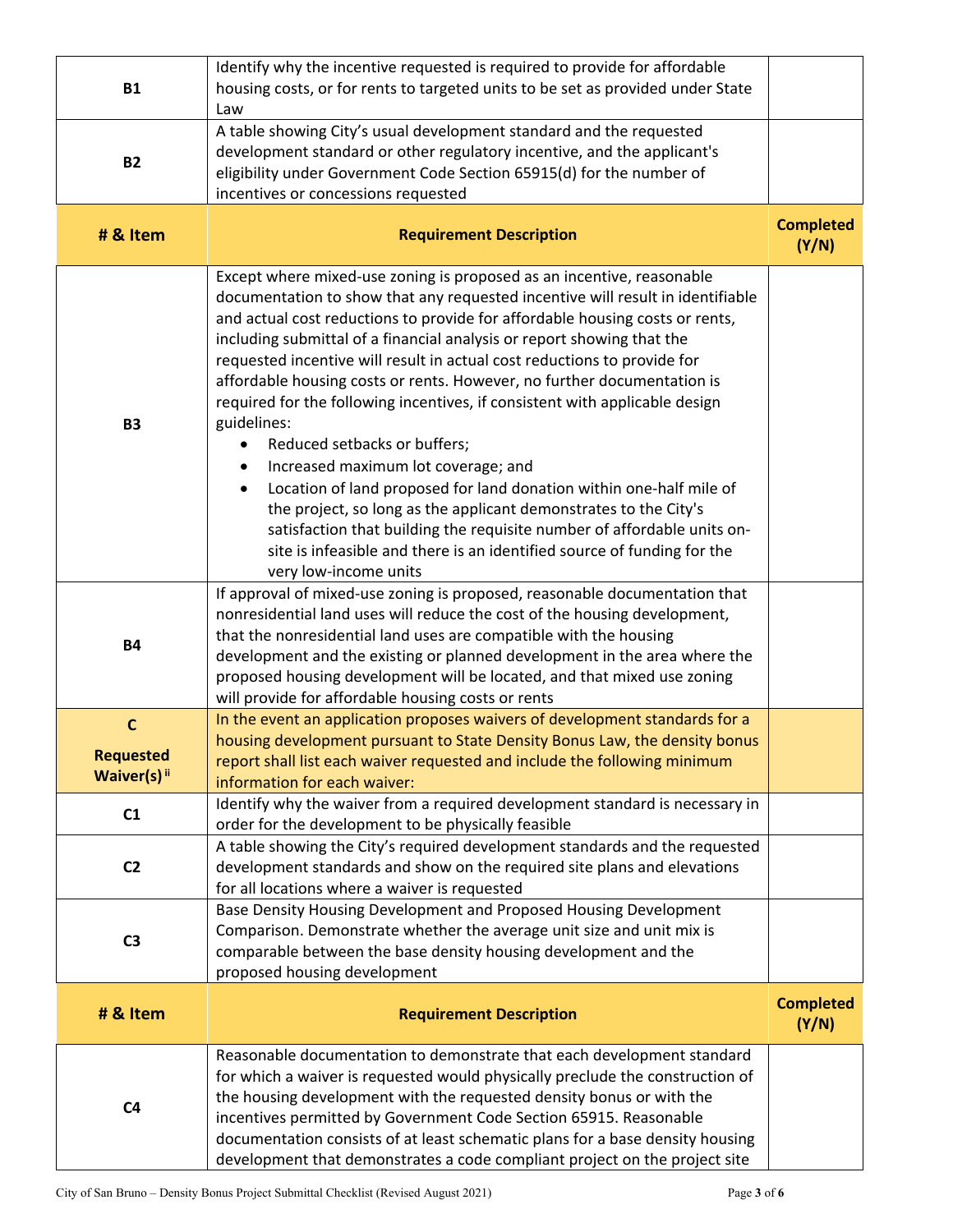|                                              | without modification of the Zoning Code and show the waivers required to                                                                                                                                              |  |
|----------------------------------------------|-----------------------------------------------------------------------------------------------------------------------------------------------------------------------------------------------------------------------|--|
|                                              | achieve the desired density and permitted concessions                                                                                                                                                                 |  |
| D                                            | Requested Parking Reduction. In the event an application proposes a parking<br>reduction for a housing development pursuant to Government Code Section                                                                |  |
| <b>REQUESTED</b>                             | 65915(p), a table showing parking required by the zoning regulations, parking                                                                                                                                         |  |
| <b>PARKING</b>                               | proposed under Section 65915(p), and reasonable documentation that the                                                                                                                                                |  |
| <b>REDUCTION</b>                             | project meets all the requirements for that parking reduction contained in<br>Section 65915(p)                                                                                                                        |  |
| E                                            | Child Care Facility. If a density bonus or incentive is requested for a childcare                                                                                                                                     |  |
| <b>CHILD CARE</b><br><b>FACILITY</b>         | facility in a housing development, reasonable documentation that all of the<br>requirements included in Government Code Section 65915(h) can be met and<br>the square footage of the proposed Child Care Facility     |  |
| F<br><b>CONDOMINIUM</b><br><b>CONVERSION</b> | Condominium Conversion. If a density bonus or incentive is requested for a<br>condominium conversion, reasonable documentation that all of the<br>requirements included in Government Code Section 65915.5 can be met |  |
| G                                            | Commercial Development Bonus. If a commercial development bonus is<br>requested for a commercial development, the application shall include the                                                                       |  |
| <b>COMMERCIAL</b>                            | proposed partnered housing agreement and the proposed commercial                                                                                                                                                      |  |
| <b>DEVELOPMENT</b>                           | development bonus, pursuant to Government Code Section 65915.7, and                                                                                                                                                   |  |
| <b>BONUS</b>                                 | reasonable documentation that each of the standards included in<br>Government Code Section 65915.7 has been met                                                                                                       |  |
| H<br><b>FEE</b>                              | Fee. Payment of any fee in an amount set by resolution of the City Council for<br>staff time necessary to determine compliance of the density bonus report<br>with State Density Bonus Law                            |  |

<sup>&</sup>lt;sup>i</sup> Cities are required to grant concessions or incentives (referred to as concessions) to a developer that seeks and agrees to include affordable units in their development. One to four incentives/concessions are available for each development depending on the percentage of affordable housing that will be included within the development. A concession is one of three following categories (Section 65915(k)(1, 2 &3)):

Other regulatory concessions proposed by the developer or city that result in identifiable, financially sufficient and actual cost reductions.

The City shall grant the concession unless one or more of the following written findings can be made (Section 65915(d)(1)(A, B & C)):

- The concession is not required in order to provide for affordable housing costs, or for rents for the targeted units.
- The concession would have a "specific adverse impact upon public health and safety or the physical environment or on any real property that is listed in the California Register of Historical Resources and for which there is no feasible method to satisfactorily mitigate or avoid the specific adverse impact without rendering the development unaffordable to low and moderate income households."
- The concession would be contrary to state and federal law.

ii In addition to concessions, an applicant may submit a proposal for a waiver or reduction (referred to as waiver) of development standards. (Section 65915(e)(1)). In no case may a city apply any development standard that will have the effect of physically precluding the construction of a development at the density or concessions permitted. The city shall grant the waiver unless one or more of the following written findings can be made (Section 65915(e)(1)):

The development standard does not have the effect of physically precluding the construction of the development.

A reduction in site development standards or a modification of zoning code requirements or architectural design requirements that exceed minimum building standards that result in identifiable, financially sufficient and actual costs reductions. Development Standard" includes a site or construction condition, including, but not limited to, a height limitation, a setback requirement, a floor area ratio, an onsite open-space requirement, or a parking ratio that applies to a residential development pursuant to any ordinance, general plan element, specific plan, charter, or other local condition, law, policy, resolution, or regulation. (Section 65915(o)(1)).

Approval of mixed-use zoning in conjunction with the housing project if commercial, office, industrial, or other land uses will reduce the cost of the housing development and if such uses are compatible with the housing project and the existing or planned development in the area.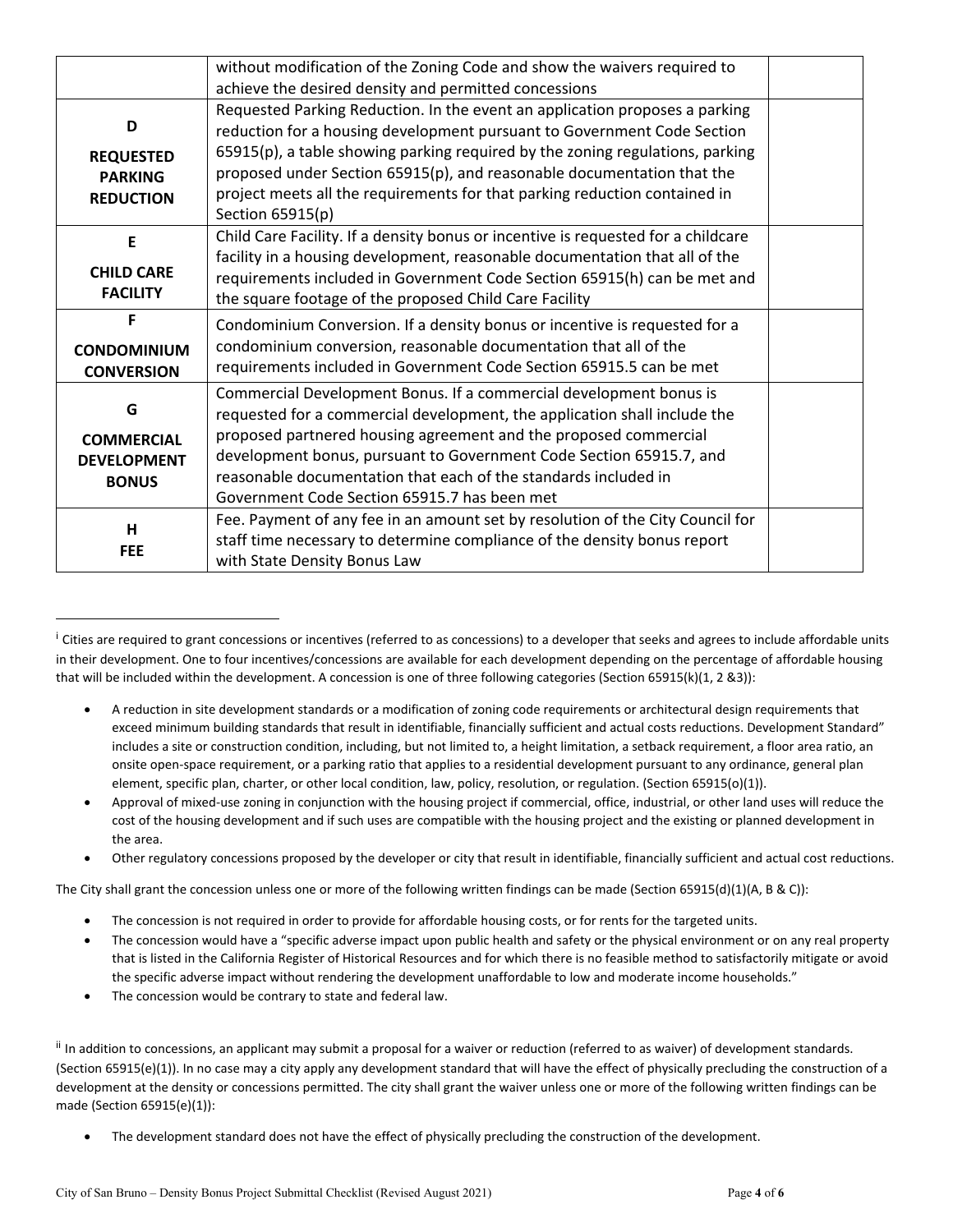- The waiver will have a specific adverse impact upon health, safety, or the physical environment and for which there is no feasible method to satisfactorily mitigate or avoid the specific adverse impact.
- The waiver will have a specific adverse impact on any real property listed in California Register of Historical Resources.
- The waiver would be contrary to state and federal law.

**Project Team Information.** The applicant's contact information and, if the applicant does not own the property, consent from the property owner to submit the application.

| Are you in escrow to purchase the property?<br>$YES \Box NO \Box$                                                                                                                                                         |  |  |  |
|---------------------------------------------------------------------------------------------------------------------------------------------------------------------------------------------------------------------------|--|--|--|
| <b>Property Owner of Record</b> $\square$ Same as applicant $\square$ Different from applicant. If different from applicant,<br>please provide consent of property owner as was required for the preliminary application. |  |  |  |
|                                                                                                                                                                                                                           |  |  |  |
|                                                                                                                                                                                                                           |  |  |  |
|                                                                                                                                                                                                                           |  |  |  |
|                                                                                                                                                                                                                           |  |  |  |
|                                                                                                                                                                                                                           |  |  |  |
|                                                                                                                                                                                                                           |  |  |  |
|                                                                                                                                                                                                                           |  |  |  |
|                                                                                                                                                                                                                           |  |  |  |
|                                                                                                                                                                                                                           |  |  |  |
| Optional: Other (Specify Architect, Engineer, CEQA Consultant, etc.) [1982] [2002] [2003] [2003] [2003] [2003]                                                                                                            |  |  |  |
|                                                                                                                                                                                                                           |  |  |  |